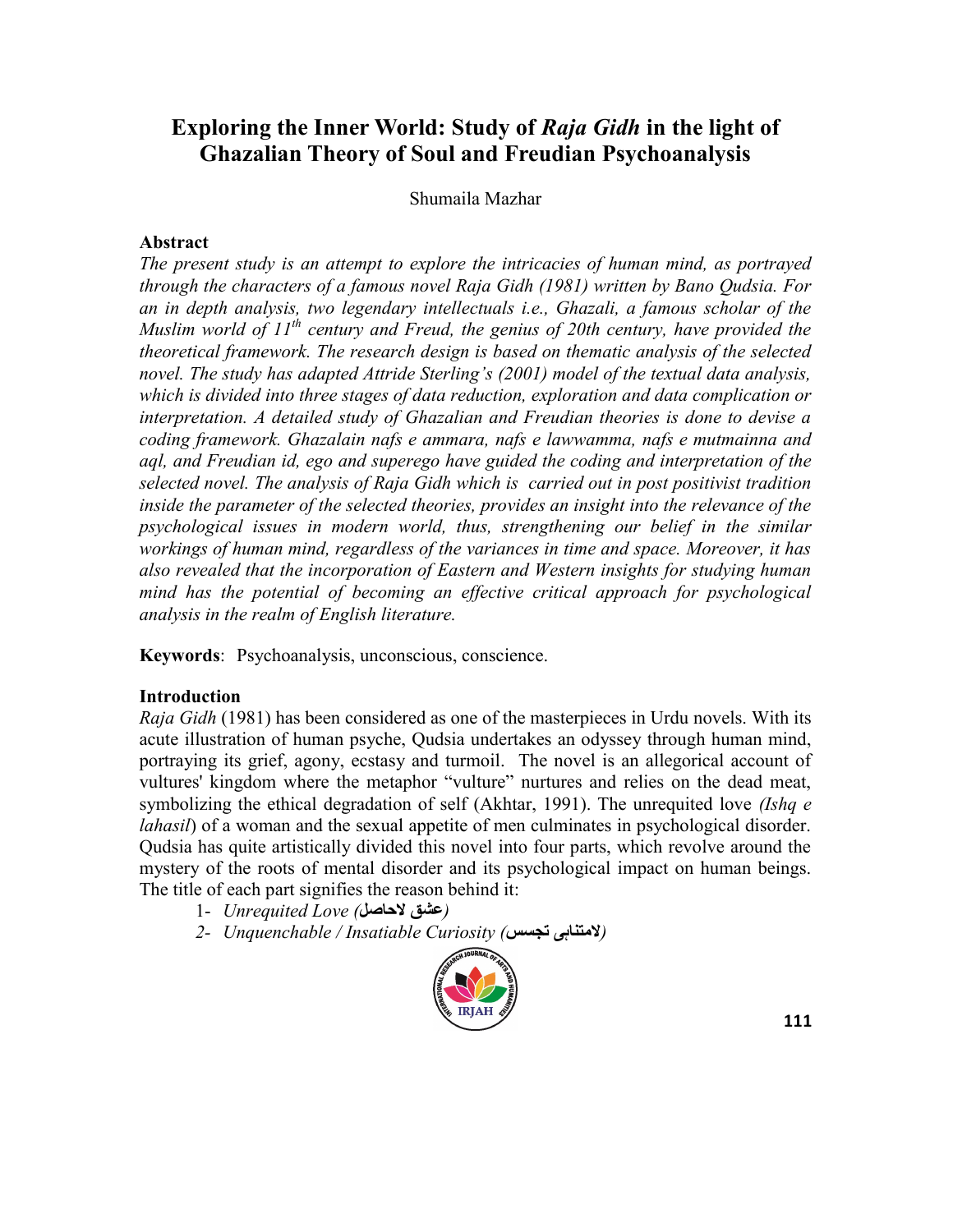- )**رزق حرام**(*Earning Unlawful* 3-
- *(***موت کی آگاہی***) Death of Awareness 4-*

For an in-depth analysis of this novel, two legendary intellectuals, i.e., Ghazali, the famous  $11<sup>th</sup>$  century scholar of the Muslim world and Sigmund Freud, the genius of the  $20<sup>th</sup>$  century, have provided the theoretical framework. The psychological disposition of the central characters in *Raja Gidh* display similarities with the theories propounded by Ghazali and Freud, who attempt to highlight the hidden truths of the unconscious mind. Moreover, it is also significant to note that the selected theorists, despite the differences and variations in eras, geographical settings and religious beliefs, provide somewhat similar insight regarding "the most probing inquiry into the dynamics of psychic life" (Brooks, 1984, p.90). A close analysis of the major characters through the lenses of the selected theorists reveals that sometimes *nafs e ammara or id* makes characters fall into the abyss of sins or sometimes *nafs e lawwama* or *superego* cause a constant inner conflict which has been mediated by *aq'l* or *ego*. Furthermore, the characters are in constant pursuit of *nafs e mutmainna.*

### **Conceptual Underpinnings of the Study**

Ghazali (1058-1111) and Freud (1856-1939) provide the foundation of theoretical framework for the present study because of the fact that their ideas concerning the intricacies of human mind are greatly connected. If in the West, Sigmund Freud has enriched the world with his psychoanalytic theories, in the Eastern world, there have been various approaches that render great help in understanding an individual's personality. Among them, Ghazalian theory of soul illustrates a distinct concept of individual growth and development.

Although Freudian thought is well recognized in literature, yet very little is known about the contributions of Ghazali who wrote extensively on human psychology (Ghazanfar, 1993), attracting the attention of European scholars (Smith, 1944). He elaborated his theory of soul in his marvelous work *Ihya Ulum ud Din* (1993) (*The Revival of Religious Sciences*), which is also known for his psychological insights. In this book he embarked on the task of examining the real psychological nature of man and discovered the existence of two peculiar tendencies in human nature, one that incites a person towards evil and produces such qualities like "impurity, deceit, deception, treachery‖ (Ghazali,1993, p.12). The second tendency is divine and produces good qualities such as "wisdom, knowledge, certain faith.... pardon, contentment, selfsatisfaction, asceticism, piety" (Ghazali, 1993, p.12). On account of the existence of these two tendencies, three potentialities govern human soul, namely; *nafs e ammara,nafs e lawwama* and *nafs e mutmainna.* Time and again Ghazali elaborated the true nature of these human potentialities by stating that if the lower self or *nafs e ammara* gets stronger, it makes the divine elements of human soul subject to evil which affect his behaviour and action. On the contrary, if the divine elements of *nafs al-lawwama* get strong hold by becoming highly conscious of God, the evil elements yield to goodness. In this way, evil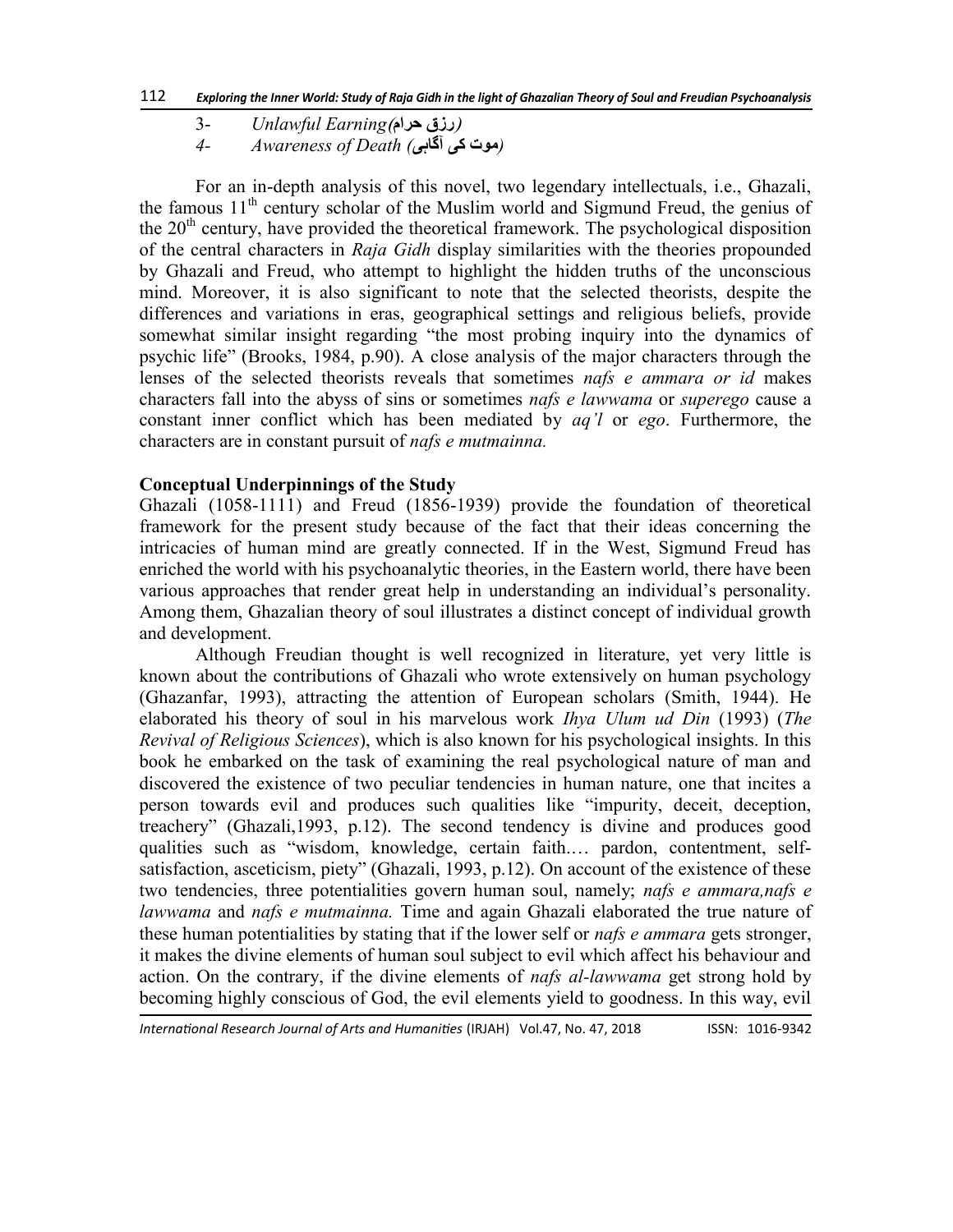elements are substituted with goodness, and it finally culminates in the tranquil state of mind or *nafs e mutmainna* (Ghazali, 2000).

In the similar vein, Freudian discovery in the realm of unconscious foreshowed the beginning of modern psychology as one of the intellectual milestones of the  $20<sup>th</sup>$  century (Schwartz, 1999). His psychoanalytic theory opened new panoramas of insights. Of vital significance is the fact that since the time of its inception, this theory has been widely used for insightful analysis of literary characters, because this approach fundamentally deals with human beings in conflict with themselves and each other. It was through his most influential work *Interpretation of Dreams* (1900), Freud presented his vehement arguments on the existence of the unconscious, hidden below the conscious (McMartin, 1995, p.18). In the second phase of psychoanalysis, Freud improvised his topographical model and introduced his structural model using terms like *id, ego* and *superego*. For the first time, he gave voice to this model in his essay *Beyond the Pleasure Principle* in 1920. The entities of *id, ego* and *superego* were not separate regions that divide human mind; rather they had been employed by Freud as theoretical constructs, describing various functions of human mind. In 1923, Freud provided a more detailed explanation on the working of human mind in his essay *The Ego and the Id*. Freudian explanation of *id* refers to that dark and inaccessible part of human mind which comprises raw forces and represents elemental drives (Harper, 1959).It is the "biological and instinctual" part of human personality (McMartin, 1995, p.21). In order to satisfy the basic instincts under pleasure principle, *id* transforms the biological needs into psychological tensions. At the time of birth, these inner forces have not been influenced by the external world, so they remain unsocialized (Friedman & Schustack, 1999).The hidden forces present in *id*are driven by the pleasure principle, which tend to strive for the immediate gratification of its instincts "to survive and reproduce" (Myers, 1988, p.577). *Id* represents forces which result in behaviour, generally considered destructive by the majority of a civilized population (Boozer, 1960). Although *Ego* has multiple meanings depending on both theoretical and cultural contexts, but this study will use Freudian's descriptions only. He views *ego* as a protective, intermediary shield between the *id* and the external world. This is the structure of personality that deals with the real world and has been literally termed as the "I" (Friedman & Schustack, 1999). The demands of *id*, which merely aim at pleasure gratification, get balanced through *ego*'s attempts of providing appropriate satisfaction. Since *ego* operates on reality principle and can tolerate pressures built up by the *id*, it makes our instinctive drives delay gratification till they can be properly fulfilled (McMartin, 1995). Furthermore, the structure which compels an individual to observe societal rules and helps him shape his personality is termed as *superego.* It is somewhat similar to the conscience ((Friedman  $\&$  Schustack, 1999) which provides a set of guidelines, inculcating a sense of right and wrong, which develops with the internalization of parental figures. Moreover, certain parts of *superego* are unconscious because human beings are not always aware of the internalized moral forces that constrain their actions (p.67). Freud divides the *superego* into two parts; the *ego ideal* and *conscience.* The *ego ideal* rewards good behavior while *conscience* punishes the bad one.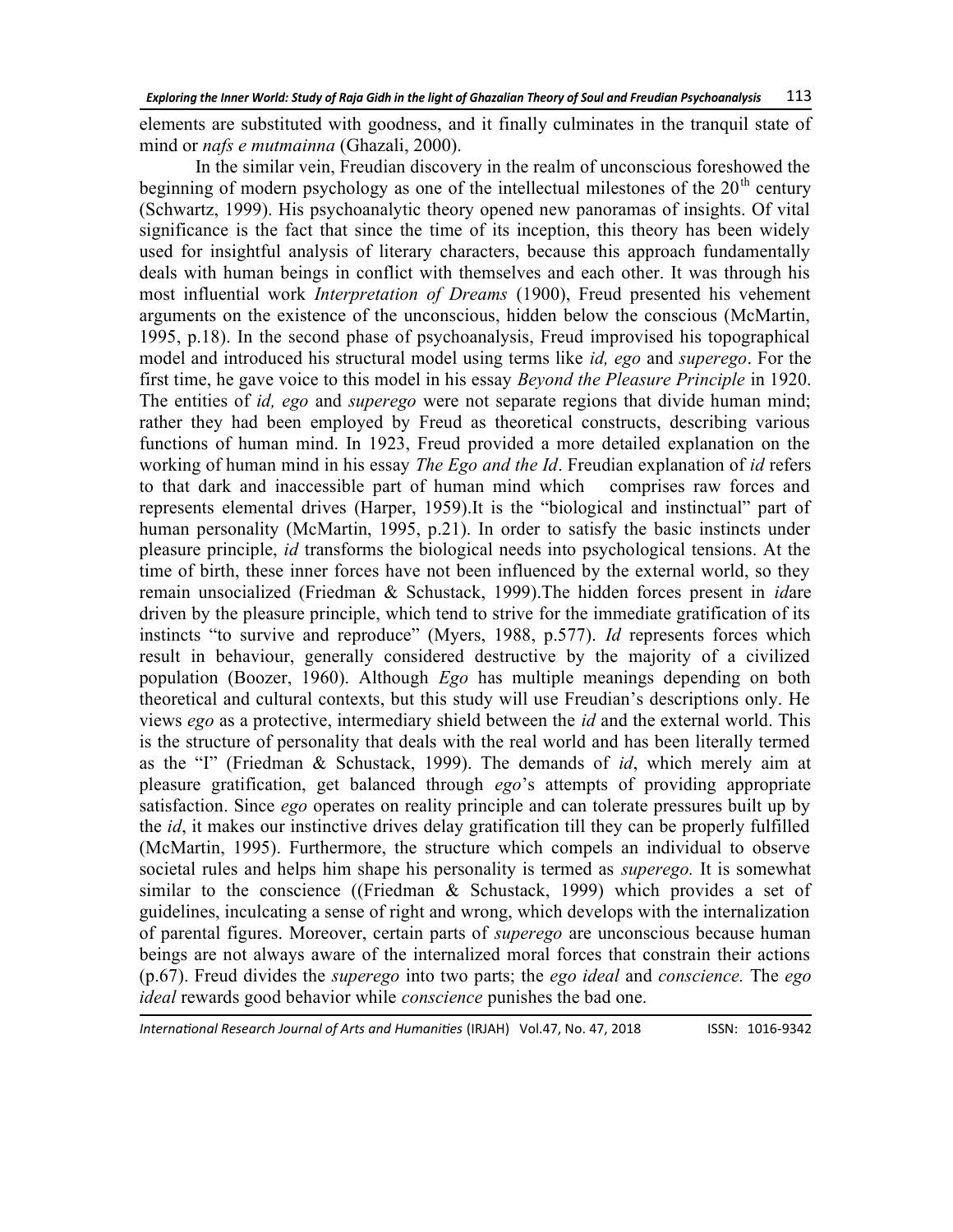Interestingly enough, the category of *nafs e ammara*which compels man to freely indulge in gratifying passions and instigate to do evil, has been recognized by Freud with the *id* part of the human mind. Similarly, the second category of *nafs e lawwama*, which is the conscience that leads man towards right or wrong, has been considered in modern psychology as *superego*. However, as far as the third category of *nafs e mutmainna*, which is a self that reaches the ultimate peace, is concerned, there seems to be a complete negligence for this component of human mind in modern psychology, on account of its being secular. In addition, Ghazali also highlights the essential role of *aq'l* which is the rational part of human psyche; Freudian construct of *ego* greatly resembles it, emphasizing on the effective use of reason and intellect.

# **Research Questions**

This study aims to address the following research question:

• How the major characters in *Raja Gidh* (1981) correspond to the Ghazalian theory of soul and Freudian psychoanalysis, despite temporal and spatial differences?

### **Methodology**

The mode of inquiry for this research paper is qualitative. Ghazalian theory of soul and Freudian psychoanalysis formulate the theoretical framework and form the parameter for analysis. In the process of analysis, discussion of the textual material has been limited to the constructs of mind articulated by the selected theorists. This study adopts a post positivist paradigm and employed Attride-Stirling's (2001) thematic network technique which is divided into three stages of data reduction, exploration and data complication or interpretation. The initial stage of research study comprises the determination of the literature studied and getting acquainted with it. A detailed study of Ghazalian and Freudian theories is done to devise a coding framework. The first phase involves the process of coding. For the current work, coding is devised based on the theories of Ghazali and Freud. The exploration of data through re-reading the selected text is based on the assumptions derived from the previous stage of the analytic process. At this stage, codes are clustered under relevant themes. Ghazalian *nafs e ammara*, *nafs e lawwamma, nafs e mutmainna, aq'l* and Freudian *id, ego, superego* have guided the coding and interpretation in the first stage of the data reduction. Instances, descriptions, dialogues and events illustrated in the selected novels that have deep concern with the research question and objectives of the study are isolated and arranged. This interconnectivity between the themes facilitates the researcher in making a comprehensive and systematic study of the selected characters who are theme bearers.

# **Literature Review**

Qudsia's odyssey of novel writing culminated in her masterpiece *Raja Gidh, ―*one of the best and most popular novels in Urdu literature ever to be published in Pakistan" (Khokhar 2000, p.116; Hussein 2012, p.128). The literal meaning of the title *Raja Gidh* is Vulture King; it has also been translated as *The King Buzzard* by Prof. Raja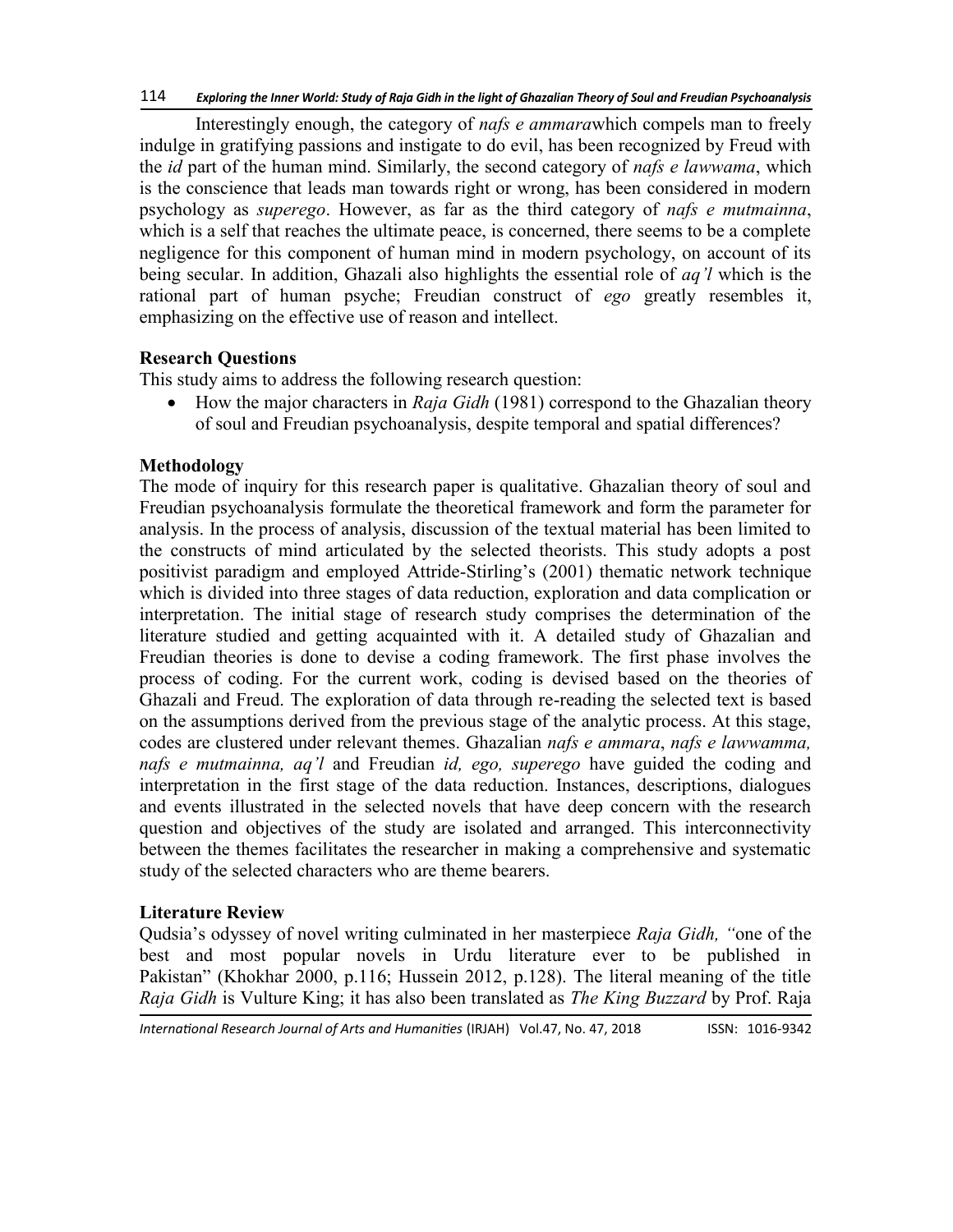(2010); however, Qudsia desired it to be called *Raja Gidh* and did not approve of its entitlement otherwise.

The most conspicuous feature of *Raja Gidh* is Qudsia's illustration of human psyche with absolute perfection. This ideological novel reveals Qudsia's mysterious skill for reaching into the profound recesses of the minds of her characters and digging the hidden treasures inside (Qandeel, 2012), making readers easily empathize with the characters (Akhtar, 2013). Her attractive writing style delves into the psychological rather than physical aspect of human life. Besides, the novelist's handling of certain sensitive psychological issues, unveiling the struggles and psyche of human beings makes *Raja Gidh* a psychological and philosophical novel, full of wit, agony, grief and struggle that open innumerable panoramas to the inner world (Mazhar  $\&$  Aslam, 2012). Also, the genius of this novel lies in its description of allegorical scenes at the beginning of each section which portray a congregation in animal kingdom, holding a trial of all vultures, reproaching them of committing prohibited actions which lead them to insanity (Qandeel, 2012). Moreover, another salient feature of the novel is the expression of Qudsia's deep philosophical thought. As Hammad (2012) finds out certain romantic traits in the novel and highlights its portrayal of inner depths of mind, frequent references to Sufi spirituality, the beautiful depiction of passionate human desires which makes this novel comparable with the writings of the English Romantic Age. Qudsia uses various characters to symbolize conflicting forces of human mind, as Sadeed (2008) observes, thereby establishing a tussle between them and portrays this intense emotional trouble in characters' psyche.

Through the interaction of various characters, Qudsia explores the complexities of human sexuality, creating its link with human soul (Qandeel, 2012). Though, quite shocking at the first glance, the leitmotif offers a deep insight into human spirit. Furthermore, Akhtar (1991) finds Qudsia's portrayal of the female characters as unparalleled, since she reveals the intricate female psyche with a thought provoking wit. The central theme of *Raja Gidh* is man's ethical collapse which is exposed through Seemi's futile love and Qayyum's sexual desire(Raja, 2010) whose self-exploration and subjectivity lead them towards mysticism and spirituality (Khokhar, 2000). Qudsia provides apt settings to her characters where mystic imagination is easy to be grasped and nourished. Commenting on this, Kiran (2016) remarks that Qudsia compares human Eros (life instinct) to a violent horse, which, if carefully and skillfully handled, is a source of every creative work, and the inspiration required for the purpose. Otherwise, it can destroy everything and hinder one's spiritual growth.

Of vital significance is the fact that by fervently clinging to a life that ultimately causes their moral deterioration, these characters seem to be in the complete hold of *nafs e ammara* or *id* which follows only the temptations of animalistic side of human mind (Hisham, A. 2012 a). Thus Qudsia skillfully portrays their crave for "immediate" gratification, irrespective of moral consequences" (Ahmad, 1992, p.11). The unorganized, instinctual, unbridled impulses of these characters seek instant indulgence in pleasure and they fall victim to pride and jealousy (Burns, 2008; Holbrook, 2013;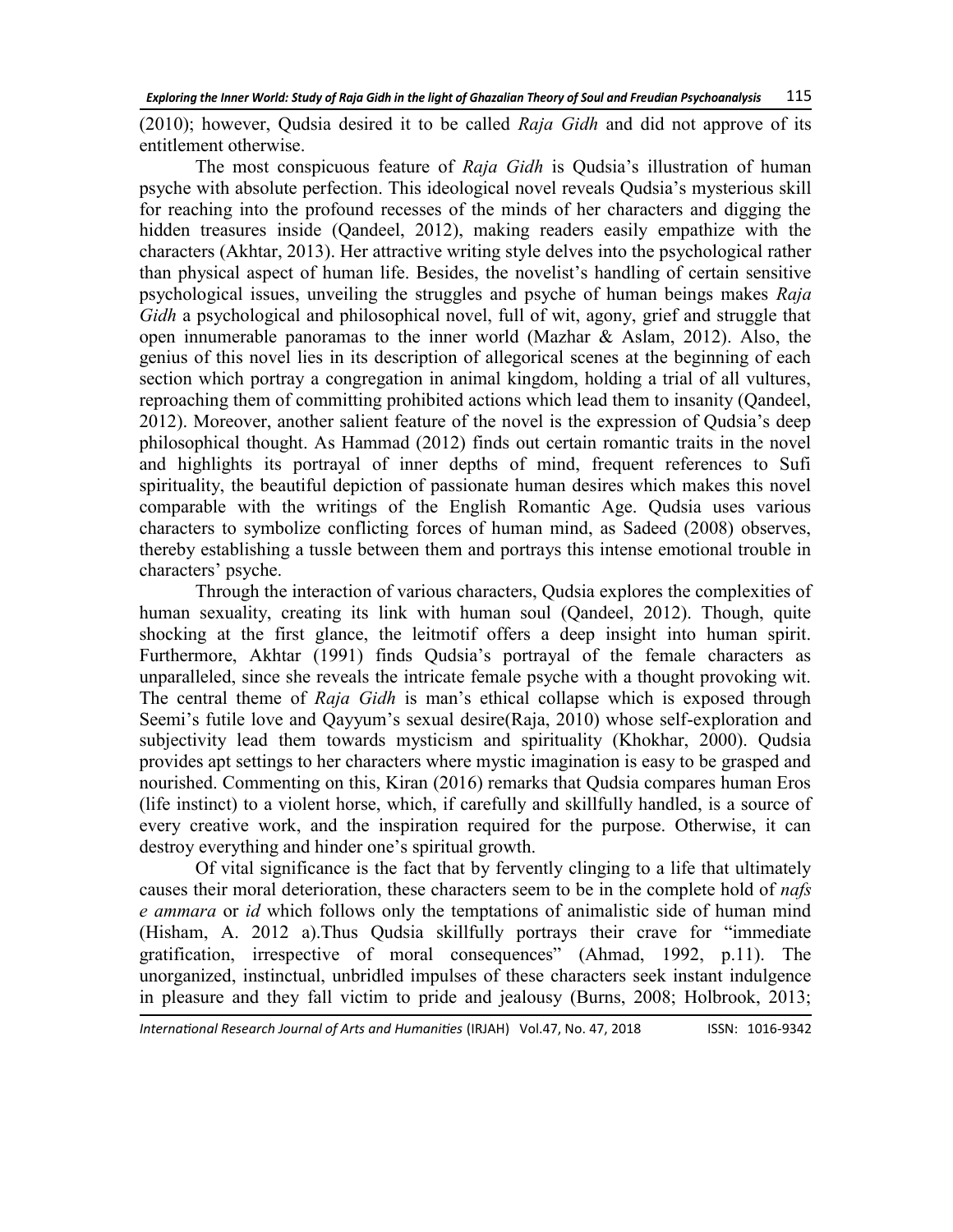Keren, 2003; Telgen, 1997; Gallagher, 1965).Similarly, Haque and Keshavarzi (2014) observe that though the inclinations of *nafs e ammara and id* are difficult to annihilate, but they are subject to transformation on account of the power of various spiritual and psychological interference.

The next tendency is *nafs e lawwama* or *superego*; this "reproachful" psyche‖ (Hisham (a), 2012, p.329) exists in the unconscious part of mind and functions as conscience, constantly developing the feelings of remorse on wrong doings. Freudian notions of *superego* indicate "conscience", "sense of guilt", "need for punishment", and ―remorse‖ as its major functioning (Johnston & Malabou, 2013, p.91). The *superego,* as Magnavita (2002) observes, representing the "internalized value system of society" (p.80), demonstrates an ideal state of the most appropriate and socially acceptable behavior of an individual. Likewise, while making an in-depth analysis of Qudia's characters' psychological state, Akhtar (1991) reasons that their pangs of conscience become one of the principal causes of their torment, agony and sorrow.

Furthermore, Ghazali (2007) lays great emphasis on the importance and value of the faculty of reason or *aq'l* which has the power to control the inclinations of *nafs e ammara* or *id* by considering it a rational faculty, leading man to sound decisions. Therefore, as Sadeed (2008) observes, the major characters in *Raja Gidh*make variety of rational judgments and comparisons related not only to empirical knowledge, gained through senses and perception, but also to metaphysical propositions through personal insight and power. Similarly, Freudian *ego* disciplines human behavior so whenever *aq'l*  or *ego* dominates the psyche of these characters, they conform to social standards.

*Nafs e mutmainnah* is the third and the highest phase of *nafs* in Ghazalian theory of soul. Its adjective *mutmainna* is from the passive form of the verb meaning serenity and tranquility which comes from observing faith (Aydin, 2010). Ghazali (1993), while highlighting this state of *nafs* mentions that with the removal of evil passions, it "assumes" calmness" (p.5). Interestingly enough, as Mazhar and Aslam (2012) opine, Oayyum is the only character who attains *nafs e mutmainna* which ultimately leads to the resolution of his inner conflicts and attainment of harmony with God.With this height of tranquility (Smither & Khorsandi, 2009), his personality gets equipped with the qualities of quietness, mildness, tolerance, forgiveness, and understanding of all beings with a strange experience of "deep relaxation" (Khosravi, 2006, p.165).

Since, Qudsia brilliantly explores the deep recesses of human mind and its various dynamics, so the entire novel basically contemplates on the psychological transformations that occurred in the central characters and the circumstances that led to the changes in behavior.

### **Data Analysis**

Qudsia's philosophical profundity of vision provides an element of universality to her writings. A cursory glance at the whole plot of *Raja Gidh* strengthens our belief that psychological sufferings or regeneration greatly affect the external life of an individual. The whole narrative of the novel revolves around Qayyum, an ordinary boy from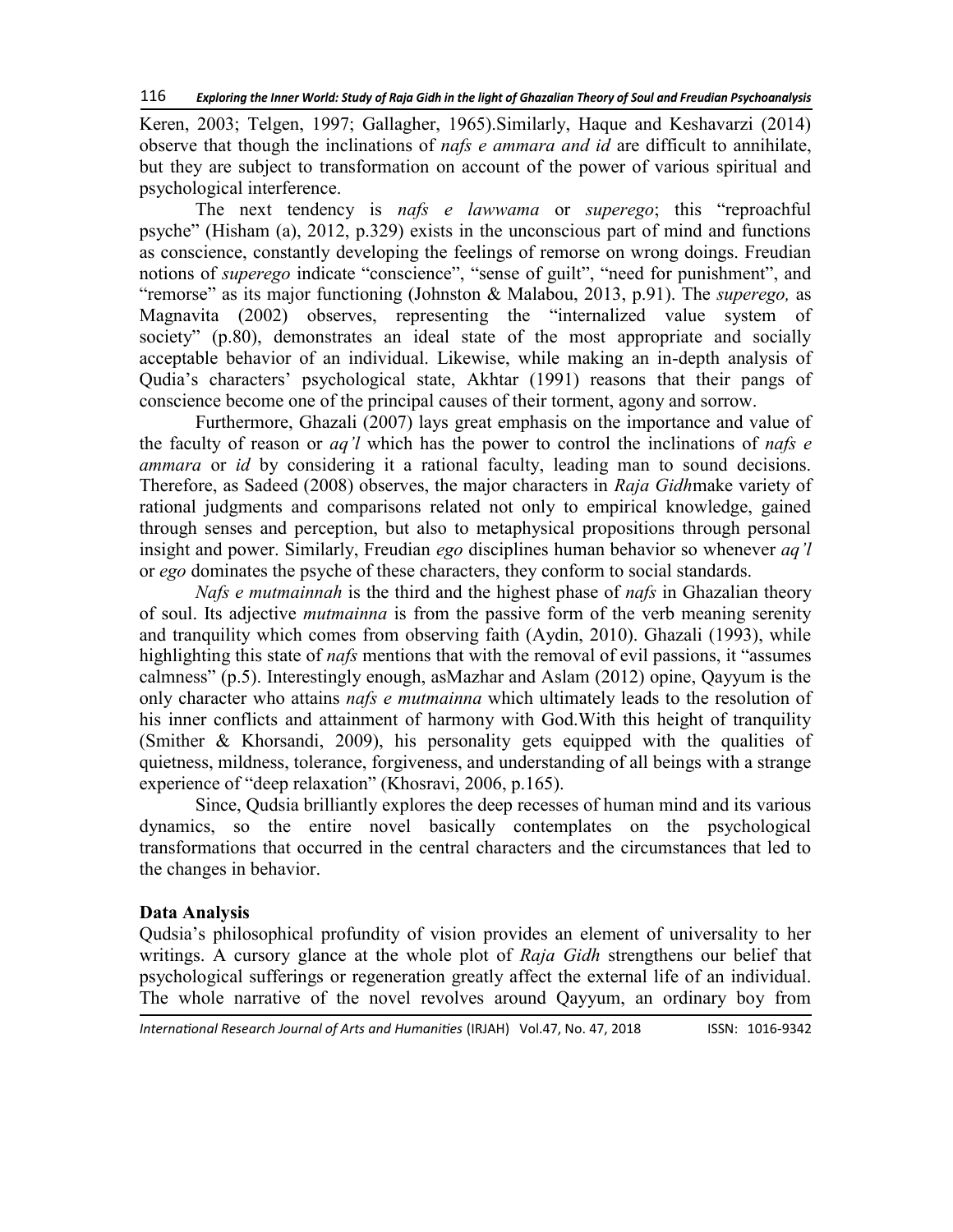Sheikhupure village, who madly seeks the love of her class fellow Seemi Shah, a westernized, attractive girl of the elite Lahore "culture of Gulberg" (RG p.15). Tragically, despite Qayyum's several attempts to mold her emotionally to love him, he remains unsuccessful because of Seemi's prior love for her other class fellow Aftab, a handsome, intelligent Kashmiri businessman. Disastrously, under the influence of Professor Sohail's guidance, Aftab finds him unable to rise beyond the pressure of his family values which compels him to succumb to marry Zeba against his wishes, and he finally leaves for London. Qayyum now falls into the abyss of moral decay and benefits from Seemi's extreme despair and loneliness, making her a prey to his sexual lust. Seemi, however, in utter disappointment, fails to resist due to her assumption that Aftab might have gay relationship with Qayyum since they had been roommates and finally she commits suicide. This mad pursuit after *ishq e lahasil* or unrequited love, ultimately curses Qayyum to fall into the ditch of depravity. Under the soul-tormenting influence of *nafs e ammarra* or *id*, he first establishes physical relations with Abida, and then with Amtal, which result in intensifying the void in his soul. Eventually, he decides to choose a Bakira (virgin) to marry, but on wedding night, to his utter shock, finds out that his wife Roshan is pregnant. Quite astonishingly, Qayyum sweats to send her back to child's father Iftikhar to Saudi Arabia. In his desperate attempt to find peace and contentment, he ultimately meets Saeen ji, who encounters a strange death during his meditation inside grave. Qayyum's final meeting with Aftab and his son Ifrahim opens new and unexplored vistas of meaning, attaining the peak of *nafs e mutmainna*.

### **The Effects of** *Nafs e Ammara / Id*

In the early phase of all the major characters' (Qayyum, Seemi, and Professor Sohail) lives, *nafs e ammara* or *id* captivates them to act on impulse, ignoring their moral compass. The opposing forces of passion and reason, their antagonism and subsequent reconciliation serve as constant theme throughout the novel. Qudsia has given the acute illustration of her characters repressed desires, passions and anger, constituting the first phase of their psyche. She has portrayed a continuous struggle between the forces of *nafs e ammara* or *id* and *nafs e lawwama* or *superego* in Qayyum's first explosion of emotion when he establishes sexual relations with Seemi till his relentless efforts to send Roshan back to her husband. The prohibited desires of *nafs e ammara* (Ghazali, 1993), work outside the conscious awareness and its existence can be inferred through certain feelings, thoughts and behavior patterns (Freud, 1933). Qandeel (2012), while exploring Qayyum's character, observes that in most part of the novel, he finds himself trapped in the snares of *nafs e ammara* or *id*, even after Seemi's death, he tries to satiate his sexual desire through Abida and Amtal, which serves him no purpose, except increasing his anxiety and feelings of emptiness. In addition, *nafs e ammara* or *id* exerts such a deep impacton his psyche that he starts harboring jealousy against Aftab's "Hellenic bearing" (RG p.51), which, as he reveals, eventually "induced a special jealousy and illwill in my heart for him" (RG p.15). Moreover, on various occasions, he allegorically compares himself to vulture, an animal nourishing on the carcasses of dead. This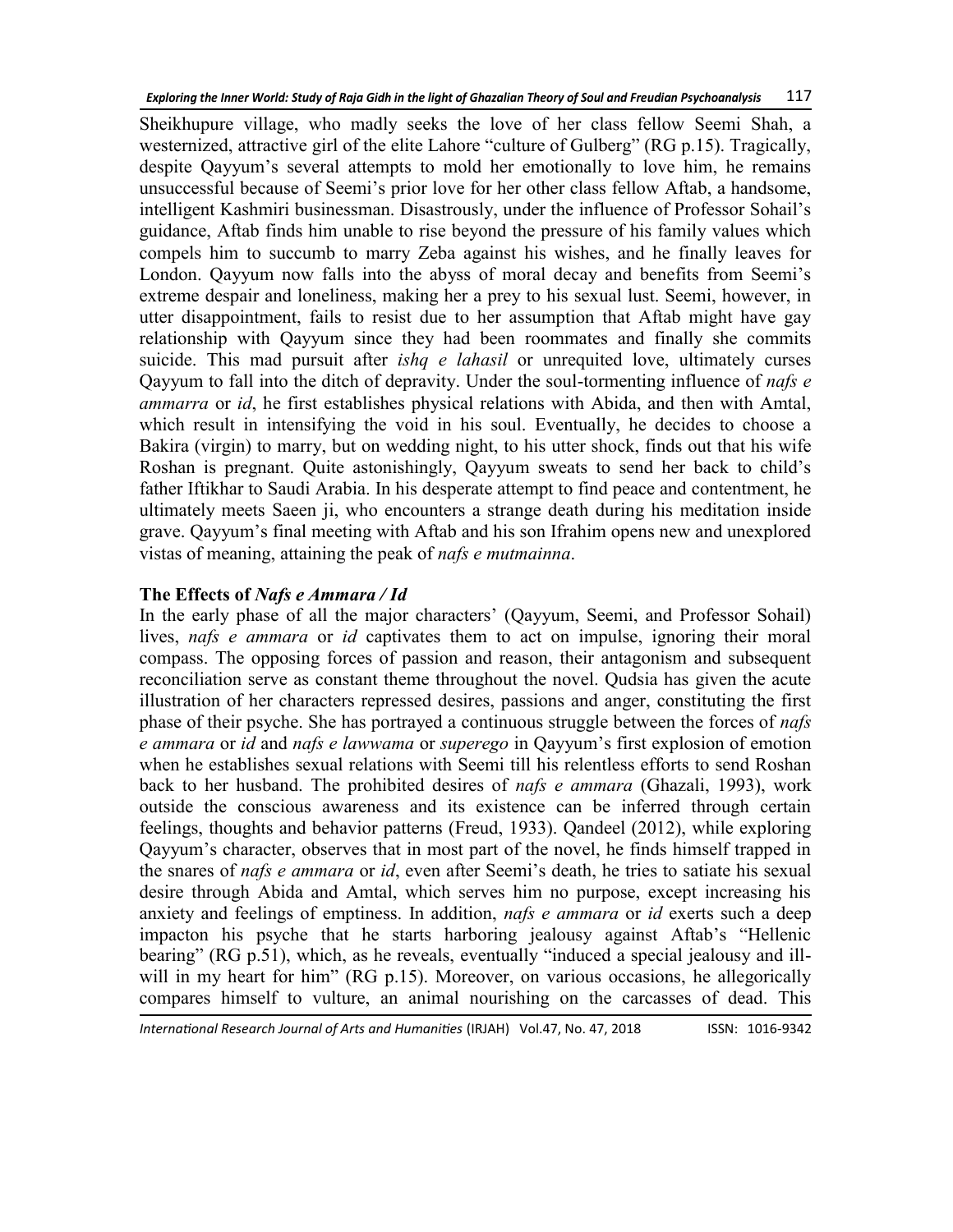comparison depicts his trespassing the ethical parameters of society and religion. Furthermore, if in the animal kingdom, vulture has been condemned for his mad pursuit of dead meat, in the human world, Qayyum personifies himself, his father and uncle as Gidh / vulture. He tries to conquer emotionally dead Seemi's love by reaching her body; indulging in Tantric yoga with Abida; developing relationship with Amtal but tragically none of these women could provide him true satisfaction and peace of mind. Thus, Qudsia quite philosophically establishes her theory of Halal and Haram by highlighting that man's treading upon forbidden path, causes mental and spiritual damages which eventually culminates into madness. However, either it is Aftab's philosophy of "unfulfilled desires" (RG p.13) or scavenger's exploration of "the unrequited love" (RG p.32), Qayyum's insanity confirms that the fundamental source of madness lies within human's longing to violate the moral edges of nature under the soul-tormenting effects of *nafs e ammara* or *id.*

Similarly, Qudsia's brilliance is also revealed through her manner of dealing with the mysterious intricacies of Seemi's personality; a lonely girl, neglected by her parents, economically supported by an uncle, learns the pleasures and pains of love as she gets into an emotional relationship with Aftab, after whose betrayal, she finds it much difficult to survive. Although she meets with a series of individuals like Sir Sohail, Qayyum or Haider, but Aftab's love totally captivates her, cherishing that emotional fulfillment which could only be provided by Aftab. After Aftab's marriage, her anxiety reaches its climax, which even Qayyum's fire of passion could not gratify and culminates in her act of committing suicide. Therefore, under the influence of *nafs e ammara or id*, the aura of infatuation for Aftab's love is intensified, without the barriers of reason and control. Besides, the manifestation of her passionate spirit for Aftab gives birth to Qayyum's extreme emotional collapse, yet his advances towards her continue in the guise of comforting her and getting comfort from her. Qayyum's first meeting with Seemi in the Lawrence Garden has a long-lasting impact on their relationship as she asks Qayyum whether he finds her "sexually frustrated" (RG p.48), her painful smile arouses the seducer within him, making Seemi more vulnerable now, "It was the beginning of her vengeance, her revenge from Aftab" (RG p.114). Unfortunately, this bond between the seducer and the seduced leads to melancholy, lunacy, death of Seemi and moral degeneration of Qayyum. Her feelings of rootlessness and deprivation of love result in her complete mental collapse, with "each injured molecule of her soul" (RG p.100), she inundates into the deep "dangerous waters without lifesaving belt" (RG p.123) in her unrequited love for Aftab, which might have proved reproductive force becomes the expression of extreme depression and dejection, causing madness. This destructive force degrades her to the "worst level of existence" (p.383). Hence, both the plots shed light on the various reasons of human madness: "unrequited love" (RG p.13), "unending search" (RG p.200), and fear of death (RG p.382). At last, her incurable passion for Aftab causes aggressiveness in her personality and she seeks a strange kind of revenge from Aftab, which leads her to further restlessness.

*International Research Journal of Arts and Humanities* (IRJAH) Vol.47, No. 47, 2018 **ISSN: 1016-9342**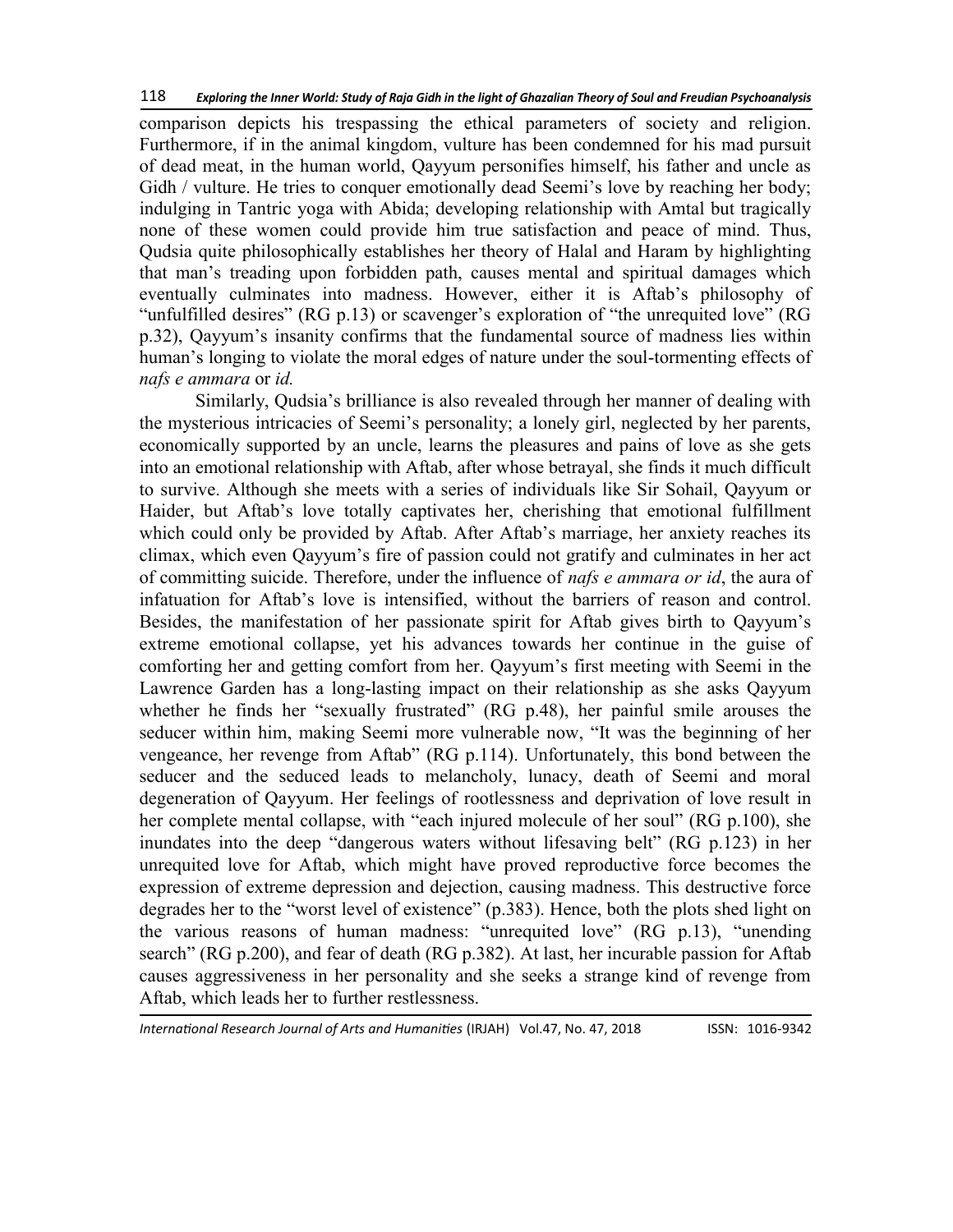In the similar vein, Qudsia highlights the inconsistencies in Professor Sohail's personality with great insight of a psychologist, "a self-styled 'communist, an atheist, and a lover of the prophet, all at the same time' (RG p.240). As the story moves on, there occurs Professor Sohail's gradual descent into the abyss of moral degradation, delineating the damaging power of evil instigating *nafs e ammara* or *id* and its capacity to corrupt the human soul. He attempts to cover his real face with the mask of his intellectual pursuit and reveals his gradual moral degeneration. Some of his exceptionally selfish actions performed under the influence of *nafs e ammara or id* demand the pretension of a different identity. When he embarks on the darker side of his consciousness, he abandons rational thoughts, constantly remaining unaffected by logic, and always seeking actions and objects that immediately satisfy his instincts. Similarly, in an aura of selfcenteredness, he seems to fixate on his own demands of love and tries to reinforce his unquestioned authority over his students like Aftab, with no regard for consequences. Furthermore, quite ironically, he, being a respected and devoted teacher, should be more spiritual follower of the religion, respecting societal norms, but he gradually transforms himself into an obstinate professor who disregards the pricks of *nafs e lawwama or superego*. In his last meeting with Qayyum, he makes a confession of how he got infatuated with Seemi in the early days, but later Aftab intruded with all the attractive features that women cherish which makes him create misunderstanding in between the two lovers. His pride exposes the tinges of human arrogance and egotism lurking beneath the superficial civilized mannerism under the influence of *nafs e ammara* or *id*. Besides, his pride on his administrative position and vague wisdom makes him resort to all sorts of devious means and ethical degradation (RG p.427). In addition, his achievement-oriented ideas on Gene Mutation seem to become the source of his self-promotion and selfglorification, making him abandons his old ideals of morality to choose an entirely different and exciting civilization of America. A major force that leads Professor Sohail to take this bold decision is his fascination towards elevating his socio-economic stature. Ghazali (1993) considers these infinite wants as the cause of vices developed by *nafs e ammara or id* such as greed, pride, arrogance, jealousy and materialistic obsession; the vices which Qudsia portrays in Professor Sohail's personality.

### **The Demonstration of** *Aq'l / Ego*

Qudsia's brilliance in portraying the most delicate threads of human psyche is outstanding. She has quite skillfully sheds light on the considerable influence of *aq'l* or *ego* on her characters' psychic life, making them choose certain ways to mediate in between the strains of *nafs e ammara* or *id* and the pangs of *nafs e lawwama* or *superego.* These instinctive drives delay gratification till it can be properly fulfilled (McMartin 1995, p.21). Time and again, the subtle working of characters *aq'l or ego* has been revealed as they seem to be internally punished for their audacious attempt to gratify their desires and passions caused by *nafs e ammara* or *id*; resultantly, the forces of *aq'l* or *ego* compel them to repress the evil passions to prevent further disgrace.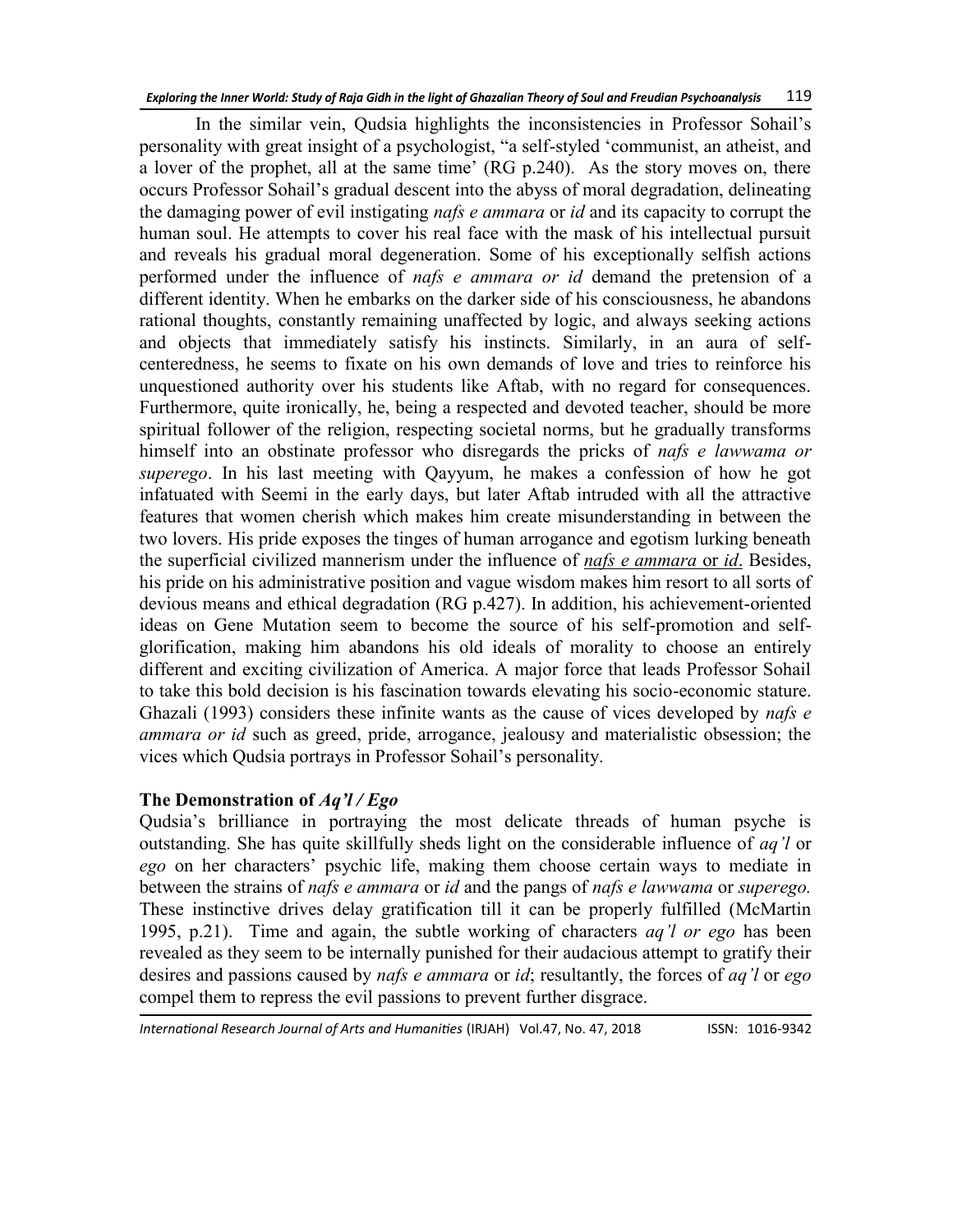As has been mentioned earlier, Qudsia quite insightfully penetrates into the psychological depths of her characters' working of *aq'l or ego*. While depicting Qayyum's character, there occurs a constant tension between rational thought and emotion that directs his actions and reactions throughout the novel. In fact, he fails to overcome his infatuation and emotional attachment to Seemi, despite knowing the fact that she has nothing to give him. Yet there have been certain moments in his life when his forces of *aq'l* or *ego* make him control his behavior rationally, as his practice of writing unposted letters to Seemi. His deepest frustrations are revealed through the painful voyage he undertakes, when he is overcome by a vacuum fenced by lifeless shadows after Seemi's death. In his searches for spiritual means he tries to achieve immediate release of emotions through practicing Tantaric Yoga, hoping to make these emotions his greatest allies, rather than the contending forces, but of no avail. Since he uses this spiritual process to fulfill sexual urges, it ultimately leads him to greater void in his soul. Sain Jee leads him to a "medium of Anfas" (RG p.421) to meet the souls of dead people through various "sittings inside grave" (RG p.423). Similarly, the workings of Qayyum's *aq'l or ego* have been demonstrated either by his attempts to write unposted letters to Seemi or his practice of Tantric Yoga. Besides his final decision to meet Seemi's soul under the guidance of Sain jee is another futile attempt to fill the void in his soul.

Likewise, the substantial impact of *aq'l* or *ego* on Seemi's psychic life makes her choose certain ways to mediate in between the strains of *nafs e ammara* or *id* and the pangs of *nafs elawwama or superego*. The role of *aq'l or ego* is to develop an understanding of the real world by seeking for the opportunities, most suitable to gratify the demands of *nafs e ammara* or *id*, without transgressing the standards of *nafs e lawwama or superego*. Since she has been exploiting Qayyum to relieve her pent-up emotions aroused by Aftab's betrayal, so sometimes her conscience tries to persuade her into revealing her guilt, but her *aq'l or ego* protects her through the justification for indifferent attitude towards Qayyum.

In the same way, Qudsia illustrates Professor Sohail's character as being much honoured by his students, yet he claims responsibility for creating confusions between Aftab and Seemi, however, the mediating forces of *aq'l or ego*, makes him justify his actions and ill-feelings harbouring inside his soul. He confesses in front of Qayyum that "Believe me! My conscience is taintless except this guilt. And now, I also do not feel sorry for that. A tree does not get sturdy, unless its roots are trimmed" (RG p.430). He offers an apparently valid excuse for his transgressions of ethical standards and presents reasons that are circumstantial at best, as he holds the system of co-education responsible for this immoral attitude of girls (RG p.426). Being the victim of his irresistible impulse, Professor Sohail does not realize that to what pits he is letting himself fall!, the devastating consequences of which will be faced by Seemi. Frustration with his feelings of jealousy proves to be one of the motives driving his guilt and he admits that Seemi did entice him and that he could see no good reason not to give into that enticement. After all, he wonders, "these girls are quite accursed, they penetrate into the soul of man" (RG p.46). He further justifies that Professors are supposed to remain a father, a guru, but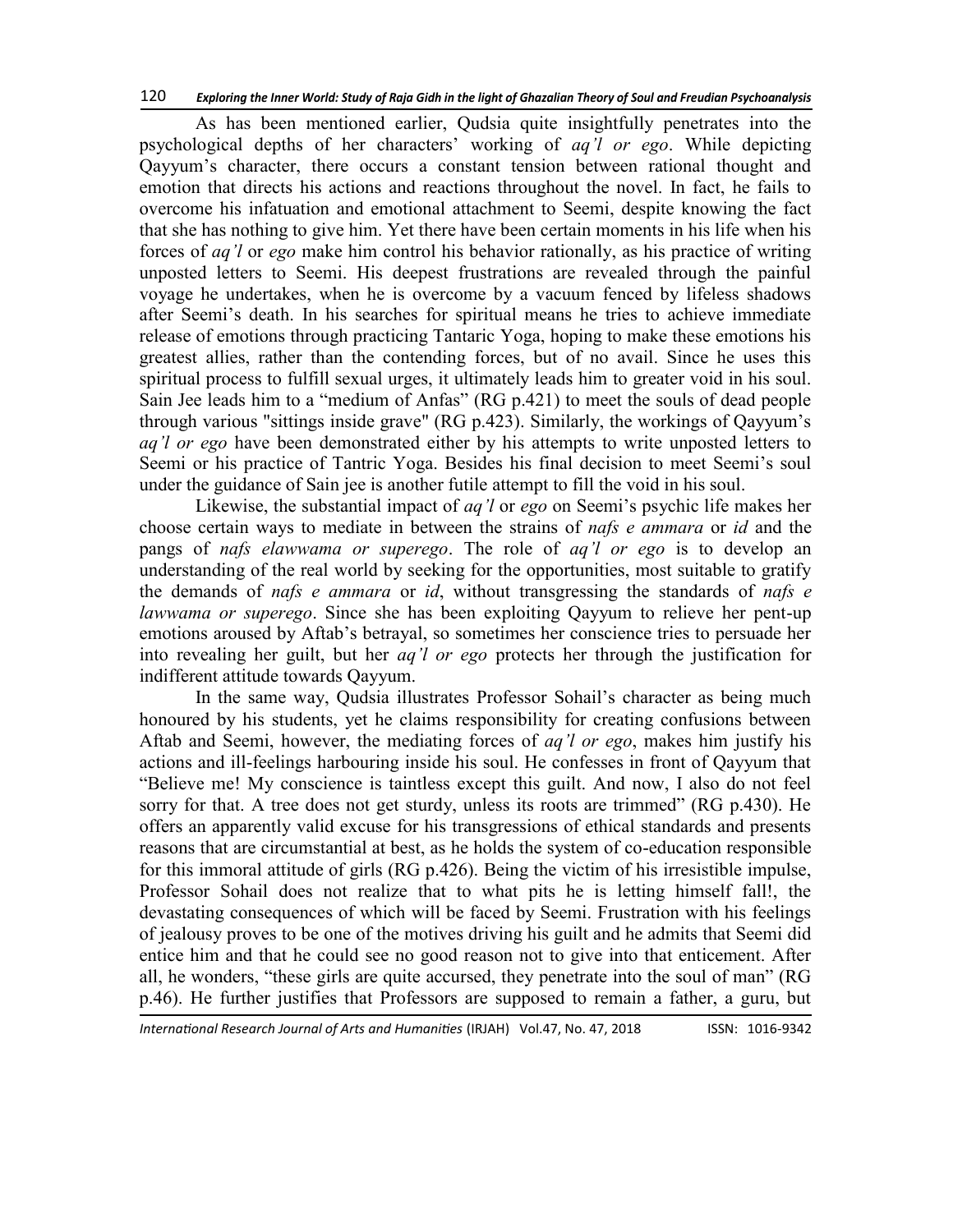these girls want them to chase like mad lovers. The working of Professor Sohail's *aq'l* or *ego* can also be perceived by his suggestion to Qayyum to practice Tantaric Yoga when he frantically penetrates inside his soul for the roots of his emptiness and void. Thus, at this critical moment of Qayyum's life, Professor Sohail appears as a guru, whose significant role he foreshadowed in the earlier part of the novel. His extreme interest in relieving Qayyum's distress might also be interpreted as his attempt to purge himself of the guilt he experiences for his responsibility in Seemi's death. As he further guides Qayyum by suggesting that "you will have to give any direction to yourself and undertake any mission, achieve some goal or search for a destination; otherwise, you will be adrift onto a raft aimlessly, either in the waves of the Arabian or the Mediterranean Sea" (RG p.294). Professor Sohail's *aq'l* or *ego* motivates him to help Qayyum find a way to communicate with his dead relatives which may ultimately lead him to peace of mind. Qayyum's loneliness and discontent compels him to start believing that life comprises only certain unanswered questions about death, "if there exists a God, why did he let a girl like Seemi die" (RG p.201). Professor Sohail shows him the way to get answers to all his questions, seeking the supernatural connection with Seemi with the help of Sain Jee.

# **The Manifestation of** *Nafs e Lawwama / Superego*

Qudsia has quite skillfully portrayed her characters' behaviour under the influence of *nafs e lawwama* or *superego.* Although these characters strive to remain strong but from inside, they suffer the pangs of conscience, constantly contemplating over their anxiety and its consequences.. Both Ghazali and Freud agree that *nafs e lawwama* plays the role of the conscience which strongly criticizes the desires of the lower part of personality. This component of nafs is also composed of the ideals that an individual tries to attain, but when he fails, this moralistic entity causes guilt as in case of Qayyum who is constantly struggling with his own thoughts. On being asked by Professor Sohail about his job, he replies:

I am the victim of deep anxiety these days. I want to discover its real nucleus but I do not know what is its cause…. what do I search for? What have I lost? What do I need? How can I do a job in this state? (RG p.237)

Qayyum's mental state confirms Ghazali's (2007) belief that an unrestrained inclination of lust forces man to exercise all of his energy just to satisfy his biological needs, which deteriorates his ability to reason and self-control. Furthermore, his physical body also begins to grow thinner which is symbolic of his soul being tortured by the intense inner turmoil. Thus, he becomes a hollow man, both from inside and in terms of how he looks due to "Loneliness, disease, grief and vacillating habits" (RG p.387). A close analysis of the novel reveals that a gradual transformation in Qayyum's personality from a vulture-like human being to an extremely sympathetic husband of a distressed wife, occurs due to a subtle and regenerative power of *nafs e lawwama* or *superego*. After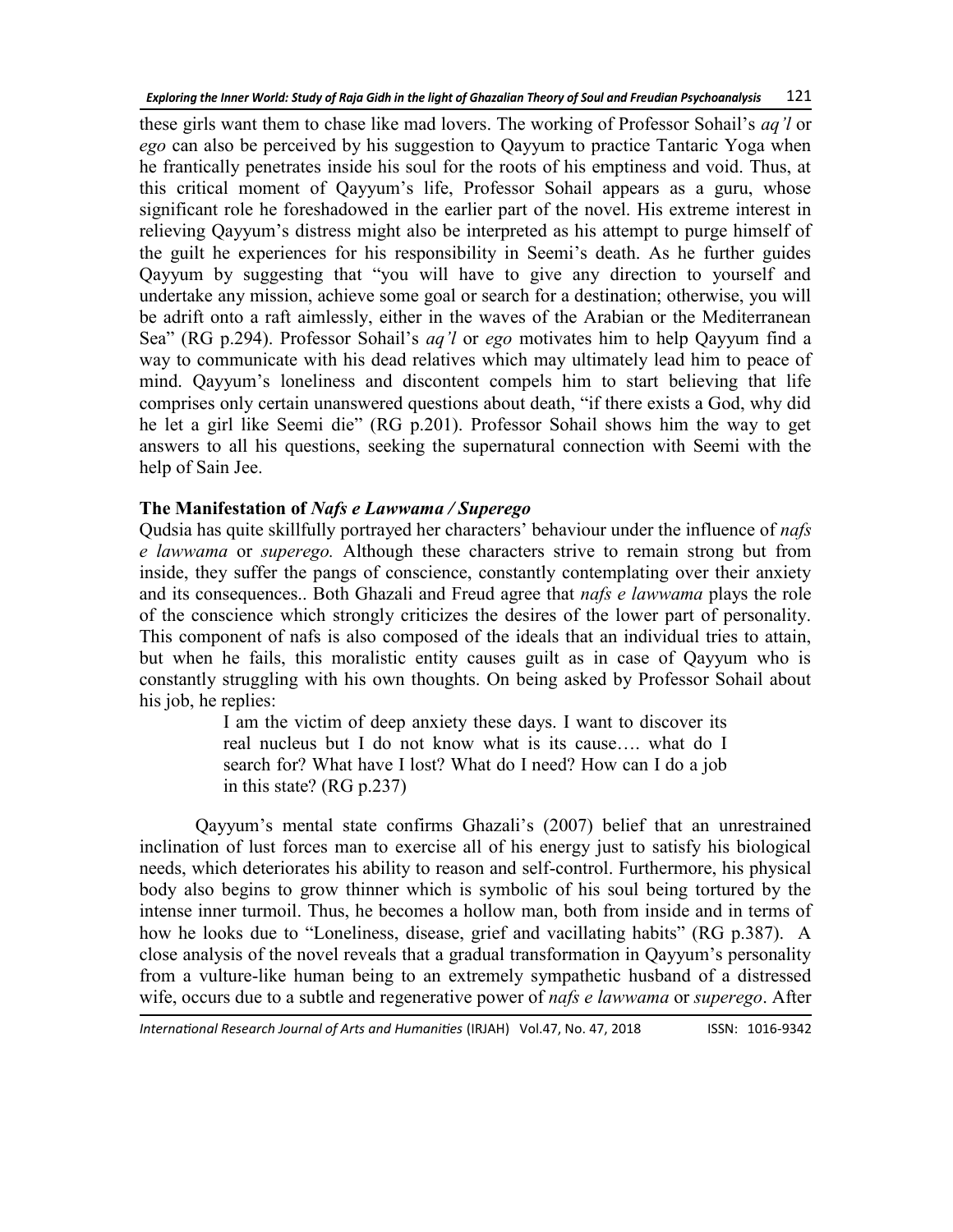Seemi's death, a sense of hollowness, haunting his nerves, frustrates and suffocates him to the extent that it devours his days and nights, exploring the supernatural issues, as he meditates:

> Who am I? From where did I come? Where am I destined to go? If I have nowhere to go and return to dust after being transformed into Nitrogen, then for what purpose all this struggle is made? Why this excruciating pain? What is universe? Who is present beyond it? Is there any relationship in between these worthless particles and the creator of this universe? Has he created us just for His enjoyment? (RG p.202)

Although, after Seemi's death, he carries on affairs with Abida and Amtal, but each of these affairs has ended in misery and frustration because of their fleeting nature. The pleasure and satisfaction he experiences from his relationships could not last long since both the women desert him after short phases of physical interaction. Therefore, he finds his life absurd and can possibly have no solutions to his problem. Slowly and gradually, his melancholic depression and deep-rooted anxiety cause ulcer. The pangs of *nafs e lawwama* enhance his feelings of desolation, not leaving him at peace even for a single moment.

Quite similarly, Qudsia's portrayal of Seemi's *nafs e lawwama or superego* is notably superb. Due to this "reproachful psyche" (Hisham, 2012 (b), p.329), she is unable to perceive the relevance of her existence in this world and finds herself in a tragic mess, depriving herself from the consciousness of "dignity, chastity and self-esteem" (RG p.127). Since there exists no Aftab to captivate her, Seemi sways from one direction to the other, each ultimately culminating on "space and silence, self-pity, averseness, reclusion" (RG p.131). Additionally, she seems to be a central point around which all the remaining depressions revolve. Aftab's wretchedness has its roots in Seemi, Qayyum's depression belong to his image of Seemi and even Professor Sohail's discontent is located in his failure to achieve Seemi's love. However, her dejected soul eventually loses all the mirth of life soon after Aftab's betrayal. This passionate association haunts her and makes her dejected and suicidal. Professor Sohail's analysis of the reason behind suicide proves to be true in case of Seemi's working of *nafs e lawwama or superego*, as he tells his students:

> Societal pressure causes madness, and madness becomes a cause of suicide…. when the noose of society becomes overly tight around the individual's neck, the individual takes the tragic step of ending life before the time of natural death. (RG p.12)

In this way, Seemi considers it quite meaningless to bother to live at all and finally commits suicide by taking an extra dosage of sleeping pills.

Similarly, Professor Sohail undergoes a stage of self-realization under the profound impact of *nafs e lawwama* or *superego*, as he learns from his mistakes and gets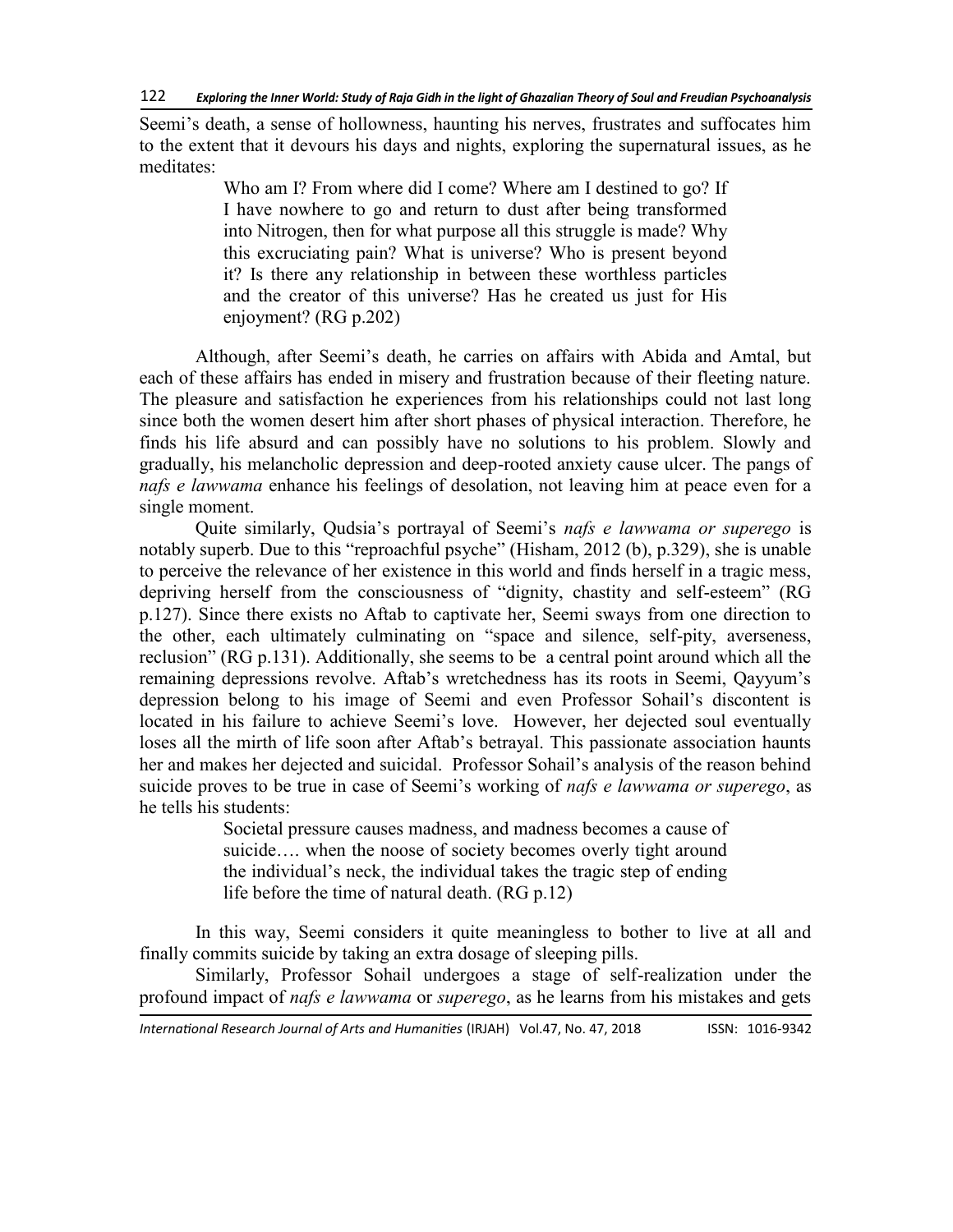the ability to analyze his actions. He undertakes the journey of inner change and realizes not only his own weaknesses but is also able to understand the limitations of others. Moreover, Qayyum's analysis of Professor Sohil's demeanor illustrates the working of *nafs e lawwama* or *superego*, when he raises his head, he views Professor Sohail's eyes full of tears and face without smile for the first time in life, "the saviour, while wearing three-piece suit and holding a cigar in his hand, was lamenting the helplessness of his remedy" (RG p.298). This reveals that even Professor Sohail sometimes experiences the pangs of his conscience over his ambitious attitude towards life, which he utters as: "The venom of this guilt penetrated into my veins in a younger age. Had this not penetrated earlier, I had been a full Satan of my age. I had also been battered by the pangs of this guilt‖ (RG p.429). Thus, his internalized moral standards intensify his sense of right and wrong, constantly attempting to suppress the undesirable or wicked urges of *nafs e ammara* or *id*, although, its influence remains for a very short period. Besides, he would have remained proud and conceited, had he not experienced his guilt for creating misunderstandings between Seemi and Aftab. He goes through the painful process of civilizing his instinct, understands his motives, gets an insight into life and becomes better human being (RG p.429).

# **The Effects of** *Nafs e Mutmainna* **on Qayyum's Mind**

In *Raja Gidh*, Qayyum is the only character who achieves this serene state of inner peace and happiness. Ultimately, his spiritually depraved life makes him realize the necessity of a proper family for him. Despite his search for bakira (virgin), tragically, on the wedding night, he comes to know about the pregnancy of his wife. While expressing his mental state, Qayyum mentions: "suddenly I felt as if something very heavy has struck my forehead in the darkness, and with exasperation and becoming apparently courageous, I asked who is he? The child's father?" (RG p.397). After realizing the nature and circumstances of Roshan's true love for Iftikhar, Qayyum's regenerative process takes place and he gradually undergoes his final metamorphosis, deciding to assume the role of a saviour. A strange force makes him utter, "I will never tell anyone about this child Roshan - but if that man from Jaddah could not arrive due to certain reasons and child is born, you will give an impression that I am his father" (RG p.399). That night, after taking this decision, he undergoes a strange feeling of void and restlessness, goes to Jinnah Bagh, the rendezvous of his meeting with Seemi; becomes a prey to hallucinatory thoughts; talks to strange looking bald man of nine inches about the mysteries of death and because of extreme mental chaos, gets unconscious, being forced to spend remaining five days in the hospital.

His choice of sending Roshan back to Iftikhar can be interpreted in the light of his urge to achieve spiritual fulfillment, the state of *nafs e mutmainna*, as this decision is not taken under the influence of an impulse but is the result of a deep meditative thought to purge himself from the guilt-stricken conscience. Qayyum seeks the remedy for his soul's malaise neither in flight from the treacherous prison of life by committing suicide like Seemi, nor in his compromise with social pressure like Abida, but in undertaking a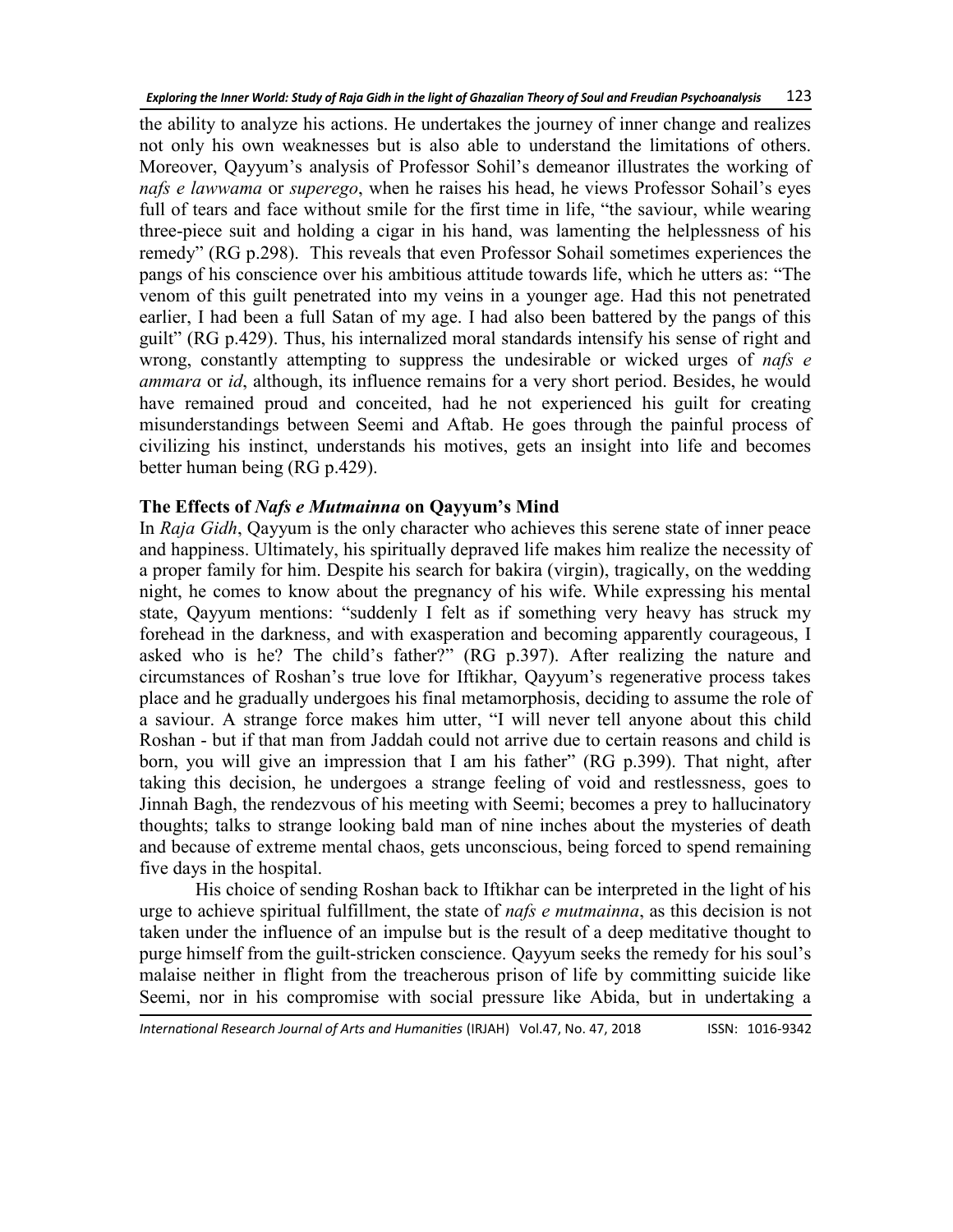"voyage through soul" (RG p.412). Thus the end of Qayyum's voyage is not full of extreme emotional regeneration but of a deeply felt sentiment that culminates in the state of *nafs e mutmainna*, this is obviously in juxtaposition with the diverse range of emotions he explored throughout the novel, prior to the ending.

Resultantly, after spending a rootless, alienated life full of distress and misery, Qayyum finally starts a voyage to spiritual upliftment. His act of sending Roshan back to Iftikhar, demonstrates his capacity for regeneration and reveals that he is not an inhuman monster, deprived of all emotions and stripped of all human values and virtues. Such an enlightened attitude of Qayyum not only reduces psychic conflict arising out of the feelings of loneliness and worthlessness, but also paves the way for his spiritual revival. Thus, Qudsia ends this novel with Qayyum's exploration of human psyche, when he utters:

Ifrahim was prostrating at the last step of dreams.

I was standing hidden at the first and the lowest step of insanity. And in between us, the problem of human evolution exists like a stiff bow.

Now an uncertainty looms over as to how many stages a man has to undertake to reach from abnormal to supernormal?? (RG p.452).

Hence, attaining this newly found self-knowledge leads him to the path to self– discovery, culminating in his ultimate transformation. In this moment of illumination, Qayyum reaches the highest and the purest state of soul, ascending the steps of serenity, contentment and tranquility.

### **Findings of the Study**

The current study has examined the representation of human mind in Qudsia's *Raja Gidh* (1981) in the context of the theories propounded by Ghazali and Freud. The findings of the study confirm the belief that non-observable psychological factors, within the unconscious realm of mind, exercise tremendous impact on the personality development of characters. Likewise, this study also substantiates the unequivocally established view that human behaviour is well understood when the unconscious mind is properly investigated. This exciting journey through the inmost depths of characters' mind through the lenses of Ghazalian and Freudian frameworks provides a wider outlook towards our understanding to literature and life. All the major characters come to grips with a constant inner turmoil, which make them fall into the abyss of complete decadence due to the repressed unconscious desires of *nafs e ammara* or *id*. Additionally, the pangs of guiltridden conscience of *nafs e lawwama /superego* cause much mental chaos to them, which seeks relief through *aq'l* or *ego.* It is also significant to note that all the characters remain in constant pursuit of *nafs e mutmainna*, which is only attained by Qayyum.

The findings of the study also corroborate the belief that when an individual indulges in something prohibited, fulfilling the demands of *nafs e ammara* or *id,* he curses himself with anxiety, obsession, and disquietude, which are the outcomes of *nafs e lawwama* or *superego.* In a similar vein, this novel explores the profound impact of *aq'l or ego* on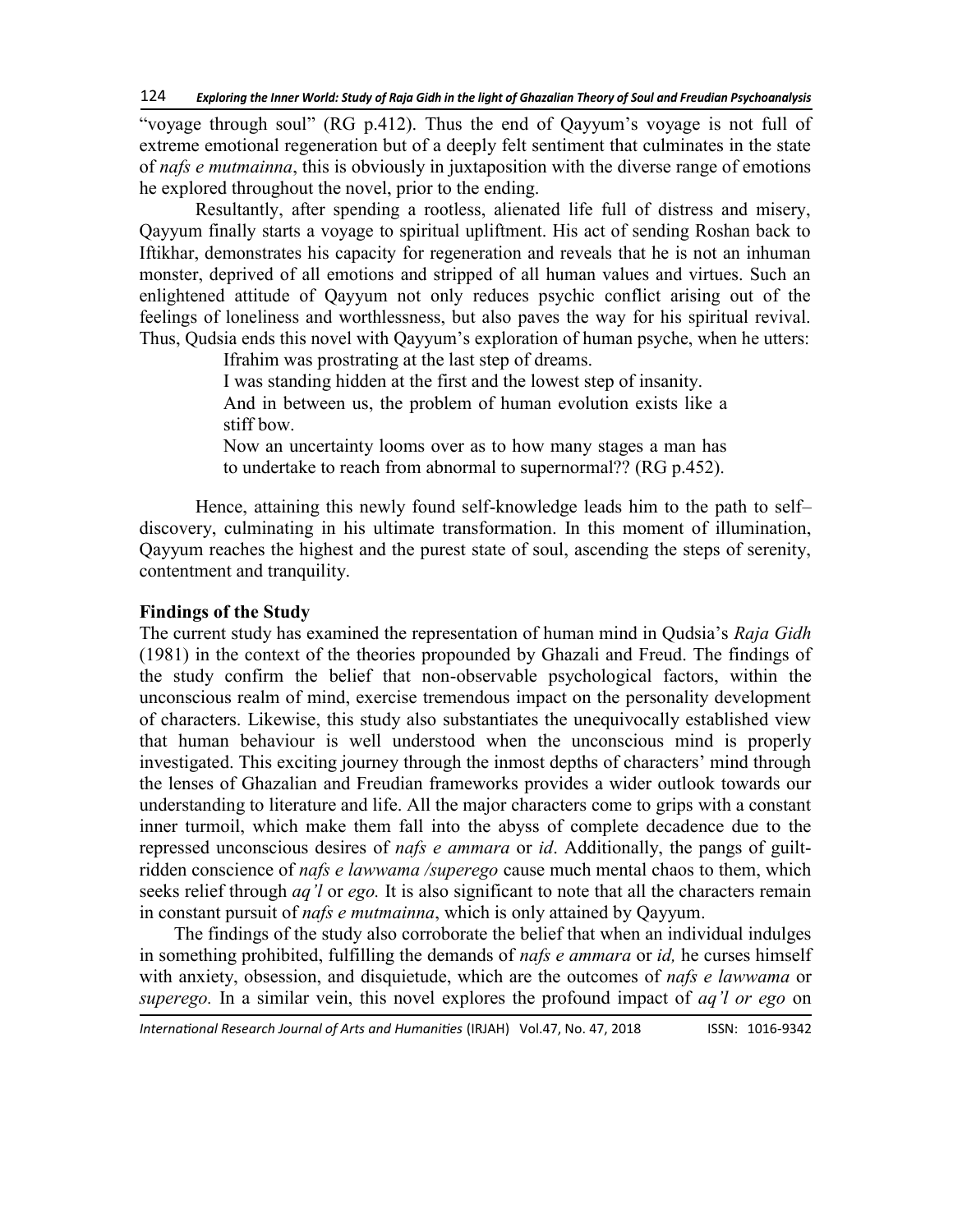characters' psychic lives, which provides a balance to the pleasure-seeking demands of *nafs e ammara* or *id* and guilt -stricken conscience of *nafs e lawwama* or *superego*. Either it is Qayyum's writing of unposted letters to Seemi, his practice of Tantric Yoga, or his encounter with Sain Jee; or be it Seemi's justifications for her indifferent attitude towards Qayyum or Professor Sohail's justifications for creating misunderstandings between Aftab and Seemi, all these events shed light on the substantial influence of *aq'l* or *ego* on characters. *Raja Gidh* is another beautiful illustration of the working of *nafs e lawwama or superego* in human mind; be it Qayyum's sense of hollowness, Seemi's feelings of rootlessness and void leading her to commit suicide; or be it Professor Sohail's guilt for creating misunderstandings between Seemi and Aftab, which reveal *nafs e lawwama*'s urge, forcing characters to act appropriately in accordance with social and ethical norms of society.

Moreover, this novel seems to be an excellent representation of an individual's nonconformity to social norms. With great psychological penetration, Qudsia explores her major characters' rebellion from established ethical norms of society. As Qayyum runs after his unrequited love or *Ishq e Lahasil*, consequently deviates all the ethical boundaries of Pakistani society. In like manner, Seemi's defiance of moral codes of society is an expression of her being under the influence of the repressed impulses of *nafs e ammara* or *id*. Similarly, Professor Sohail's jealousy, pride and crave for elevating his socio-economic status reveal how human behavior transforms when individual sways by the wind of evil emotions.

### **Conclusion**

While summing up the whole argument, it may be inferred that Qudsia's characters voyage through various phases of inner life, starting from *nafs e ammara / id,* eventually seeks to discover the Godly and mystical truth about life, under the influence of *nafs e mutmainna*. An in-depth study of the dominant personality features of the three major characters fundamentally focuses on the unconscious realm of mind and its effects on their behaviour. Since characters shape themselves and their environment through the functioning together of various struggling forces residing inside, so the prime concern of *Raja Gidh* seems to determine the extent to which these forces contribute in influencing their behavioural traits. Thus, this beautiful exploration makes the readers dive deep into the darkest abyss of human mind, to bring to surface not only their deep-rooted fears and anxieties, but also the magnificent gems of spiritual insight.

### **References**

- **Ahmad, A. (1992).** Qur'anic concepts of human psyche (Editor Zafar Afaq Ansari), Islamabad: *International Institute of Islamic Thought and Institute of Islamic Culture*. ISBN 9694620031, 9789694620039
- **Akhtar, S. (1991).** *Saga of Urdu Novel-Critical Study*. Sange Meel Publications. Lahore.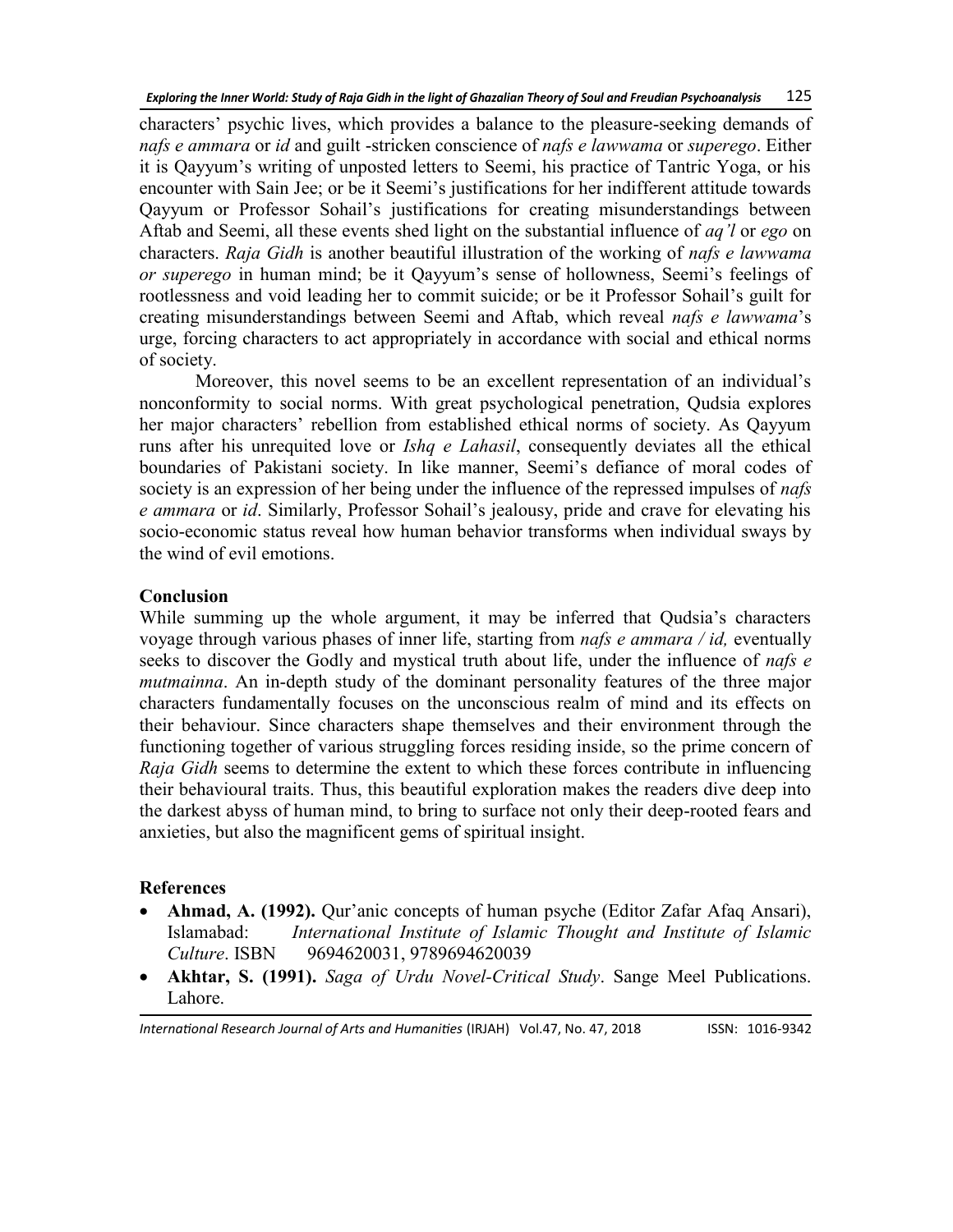- **Akhtar, S. (2013).** *Pakistan mein Udu Adab Sal ba Sal*. Sang e Meel Publications. Lahore.
- **Ames, R. L. (2013).** The technology of happiness: Philosophy, the body, and Ghazali's Kimiya-yi Saʿada. *Comparative Islamic Studies and Scientific Methods,* 5  $(12)$ , 64–68
- **Attride-Stirling, J. (2001).** Thematic networks: An analytic tool for qualitative research. *Qualitative Research*, 1(3), 385–405.
- **Aydin, H. (2010).** Concept of the Self in Islamic Tradition and Western Psychology. Studies in Islam and the Middle East. 7(1). ISSN 1554-0154.
- **Azadpur, M. (2003).** Unveiling the hidden: On the meditations of Descartes and Ghazzali. In A. T. Tymieniecka, (Ed.). *The passions of the soul in the metamorphosis of becoming. Islamic philosophy and occidental phenomenology in dialogue.* Dordrecht, Netherlands: Kluwer Academic Publishers.
- **Bolay, S. H. (2013).** *Metaphysics of Aristotle and Ghazzali.* Ankara: Nobel Yayın Dağıtım.
- **Brooks, P. (1984).** *Reading for the Plot, Designs and Intentions in Narrative.*  Clarendon Press Oxford.
- **Burns, R.B. (2008).** *Essential Psychology*. Springer Science & Business Media.
- **Eysenck, M. W. (2013).** Perspectives on Psychology. Psychology Press. *Taylor and Francis Group,* New York.
- **Freud, S. (1933).** *The New Introductory Lectures on Psychoanalysis*. New York: W.W. Norton and Co., Inc.
- **Gallagher, M. P. (1965).** The Human Image in William Golding. *An Irish Quarterly Review,* 54, 214-215
- **Ghazzali, A. H. (2007).** *Kimyâ-yı Saadet Kimiya-e Saadat-The Alchemy of Happiness.* The Other Press. ISBN 9839154958, 9789839154955.
- **Ghazali, A. H. (1993).** *Revival of Religious Learning. Ihya-ulum- Udin Book 3.* Fazal -ul-Karim. Trans., Muhammad Ashraf, Lahore.
- **Ghazanfar, S.M. (1993).** *The Economic Thought of Abu Hamid Al-Ghazali and St. Thomas Aquinas: Some Comparative Parallels and Links; History of Political Economy*. Duke University Press.
- **Haque, A., & Keshavarzi, H. (2014).** Integrating indigenous healing methods in therapy: Muslim beliefs and practices. *International Journal of Culture and Mental Health*. 7, 297–314.
- **Holbrook, D. (2013).** *Human Hope and the Death Instinct: An Exploration of Psychoanalytical Theories of Human Nature and Their Implications for Culture and Education;* Elsevier. ISBN 1483145581, 9781483145587
- **Harper, Robert, A. (1959).** *Psychoanalysis and Psychotherapy*. A Spectrum Book Prentice-Hall, U.S.A. Harvard University Press. ISBN 0674323351, 9780674323353
- **Hisham, A. (2012 a).** *Toward a systematic Qura'nic theory of personality.* Mental Health, Religion & Culture, 15(3), 217–233.